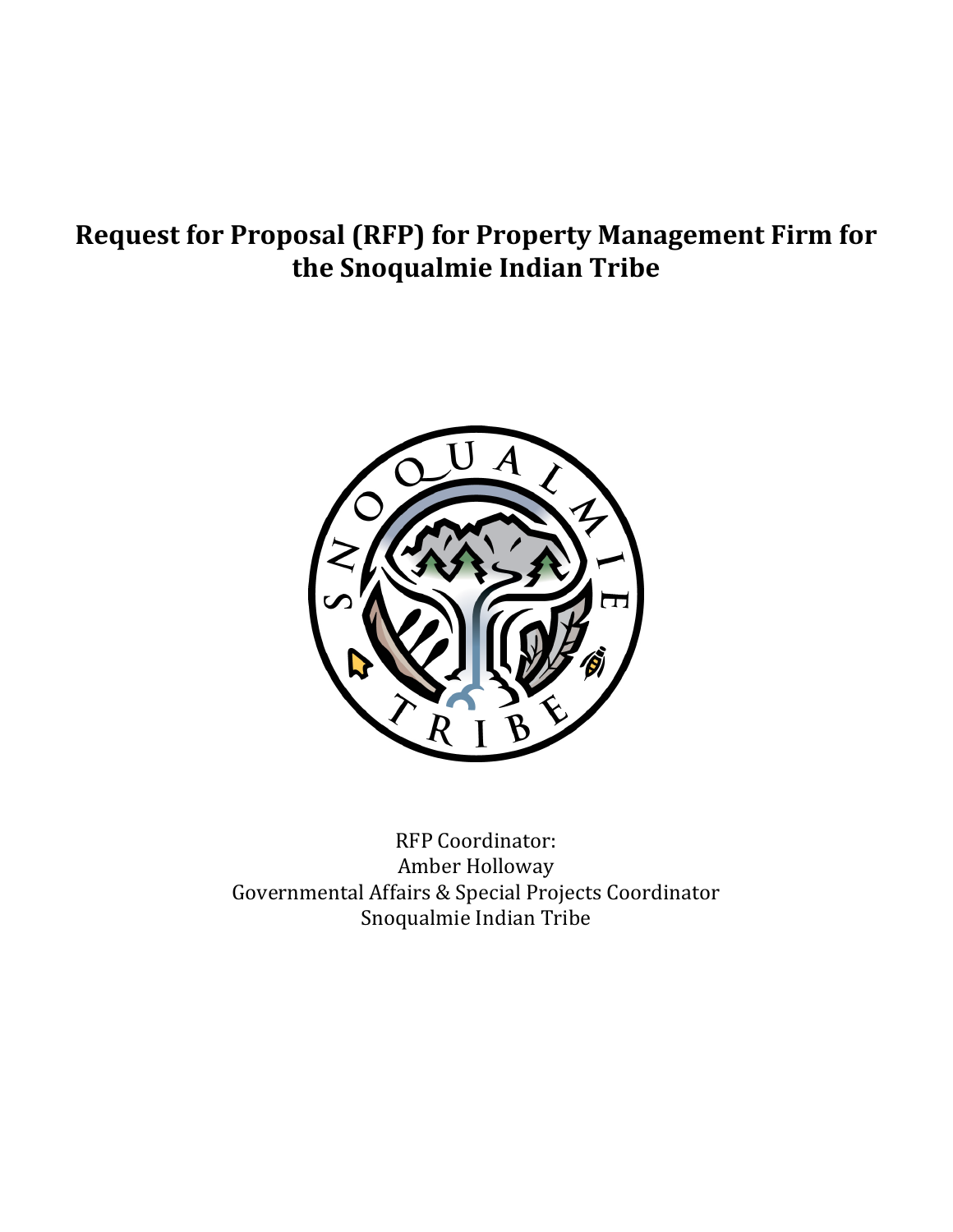### **Introduction**

The Snoqualmie Tribe—sduk<sup>w</sup>albix<sup>w</sup> in our Native language—consists of a group of Coast Salish Native American peoples from the Puget Sound region of Washington State.

We have been in the Puget Sound region and the Snoqualmie Valley since time immemorial.  $sq^{w}$ ed (Snoqualmie Falls) is the birthplace of the sdukʷalbixʷ. We had more than 90 long houses along the Snoqualmie River and its tributaries. These rivers and streams were the highways used to travel from village to village and connected all the ?aciłtalbix<sup>w</sup> (Natives). The fish, game, trees and roots provided us with everything we need to live. All of this was given to us by duk<sup>w</sup>ibeł (Transformer) in the ancient times when all of the animals could talk and before things were what they are now.

We are the sduk<sup>w</sup>albix<sup>w</sup>, People of Moon. We are the decedents of słuk<sup>w</sup>alb ta duk<sup>w</sup>ibeł. We have lived, hunted and fished this area for as long as the earth and rivers remember. We are still here today; caring for the land, water, fish and game that duk "ibel gave us.

sq<sup>w</sup>ed is our birthplace. The mists carry our thoughts and prayers to the spirits and ancestors as they cleanse our thoughts. The rushing waters give us the strength to keep our traditions alive and to continue to thrive in the modern times.

Long before the early explorers came to the Pacific Northwest, our people hunted deer and elk, fished for salmon, and gathered berries and wild plants for food and medicine. Today, many of our members live in the communities of Snoqualmie, North Bend, Fall City, Carnation, Issaquah, Mercer Island and Monroe. Our Tribe was a signatory of the Point Elliott Treaty with the Washington territory in 1855. At that time, our people were one of the largest tribes in the Puget Sound region totaling around 4,000. We lost federal recognition in 1953, but after much battle, we regained federal recognition in October of 1999 by the Bureau of Indian Affairs. Today, the Snoqualmie Tribe is made up of approximately 650 members. The Snoqualmie Tribe is governed by an elected Council and our Tribal Constitution.

The Tribe owns the Snoqualmie Casino, the Crescent Market convenience store, Salish Lodge & Spa, and Eighth Generation. All of the Tribe's businesses are an important source of revenue and employment for the Tribe.

### **Scope of Services**

Snoqualmie Tribe is seeking proposals from qualified, professional property management firms to provide property management services for Snoqualmie Tribe's rental properties which currently include single family homes and commercial property. The Tribe currently owns 5 single family homes and 4 commercial properties in the Snoqualmie Valley. The number of properties is subject to change.

The purpose of the RFP is to solicit proposals from vendors to act as the exclusive leasing broker and agent for the appropriate properties as designated by the Snoqualmie Tribal Council or its designees, with the responsibilities and upon the terms and conditions set forth herein. The ideal vendor will have experience marketing, leasing and maintaining single family homes, and commercial properties. The Tribe needs a vendor to act on the Tribe's behalf by doing the following:

- Provide draft property management rental rules and regulations for the Tribe to review.
- Inspect current Tribal properties and assess potential necessary work to make the properties available to rent.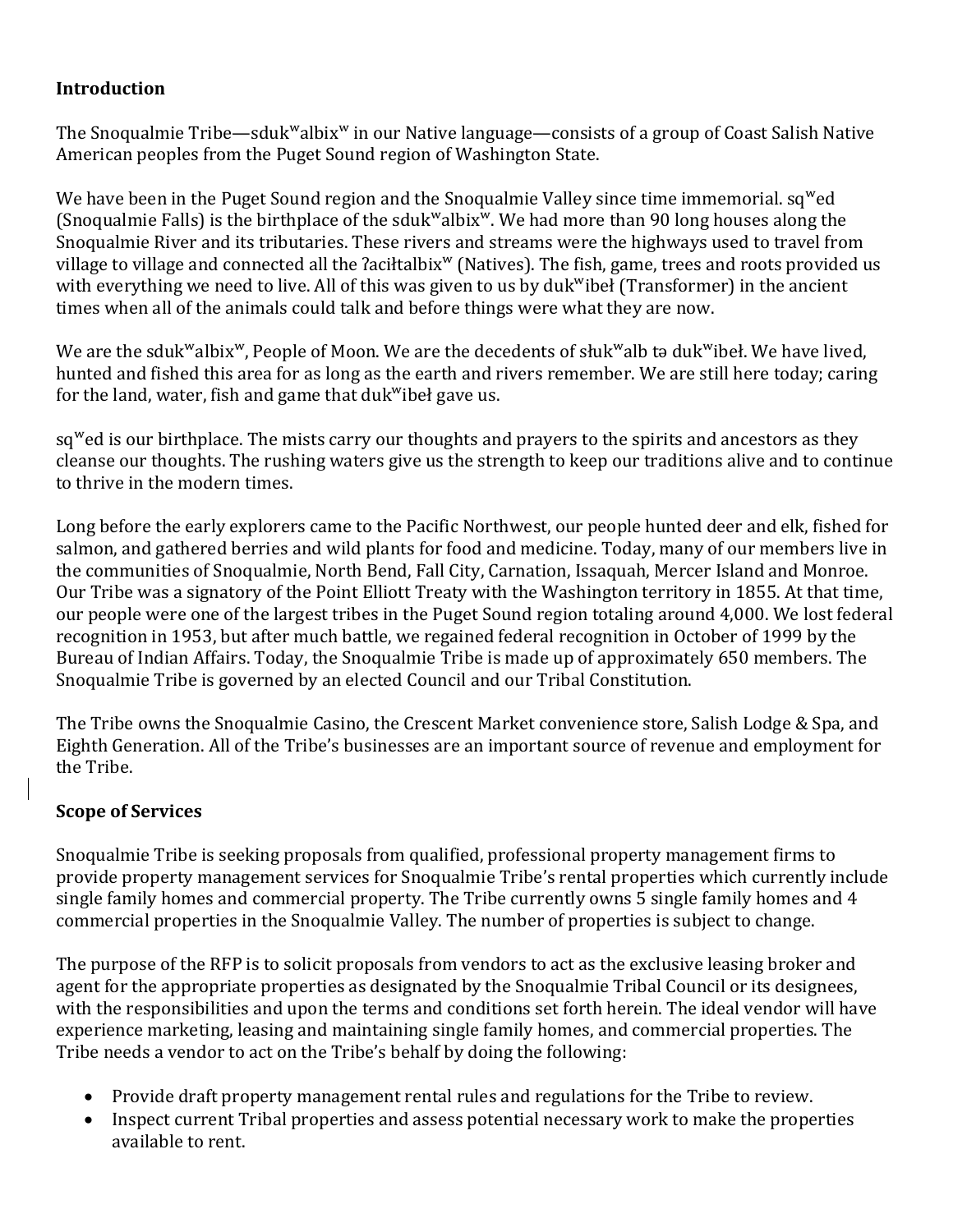- Set rents according to fair market demand and prepare a market analysis for each property establishing fair market rental value during each rental period.
- Order repairs, services, and maintenance on the various buildings and grounds as requested by the Tribe.
- Document actions and inactions by tenants who are not complying with the terms of their lease, and handle eviction proceedings if needed.
- Perform yearly inspections of properties, including management plans and recommendations for necessary maintenance.
- Advertise properties for lease, screen and select tenants using the following tools: credit application, personal and business reference checks and personal interviews.
- Prepare and execute lease agreements using only lease forms approved by the Tribe.
- Conduct a minimum of two exterior and interior inspections per year of the properties, providing a written report of major deficiencies with photos to the Tribe.
- Determine and verify insurance requirements for tenants when appropriate.
- Re-key locks for new tenants when appropriate.
- Provide tenants with 24-hour emergency telephone contact number for emergency repairs. Identify and address emergency situations immediately upon occurrence and provide follow up while keeping the Tribe informed.
- Change electrical, gas, garbage, sewer and water billing as required between property occupancies.
- Acknowledge and comply with the provisions of Chapter 59.18 RCW, Residential Landlord-Tenant Act, and particularly concerning deposits. Vendors will collect a deposit from every tenant, additional deposits required for properties allowing animals.
- Collect rent and late charges as needed.
- Handle all tenant relations.
- Work with Tribal designees to procure proper property insurance.
- Coordinate all scheduled and unscheduled maintenance work.
- Coordinate and supervise minor tenant improvement work (i.e. paint, carpet, etc.).
- Coordinate annual occupant fire drill where applicable.
- Implement green energy and recycling programs where possible.
- Coordinate with Tribal staff the filing of federal and State tax forms when applicable.
- Inspect the properties, in the company of the renter, prior to move in and complete a detailed inspection report that shall be provided to the Tribe.
- Conduct a final inspection when the property is vacated, with a move out inspection report.
- Provide a monthly report/statement for each individual property indicating the income received, income withheld for services (with a description of the services), vacancies, turn-over schedule and budget for property turn over.
- The Tribe reserves the right to request further information from the chosen property management professional.

This list of Services is intended as a general guide, and is not intended to be a complete list of all work necessary to provide the requested Services. The successful proposer shall have a demonstrated knowledge and expertise to serve the unique needs of the Snoqualmie Indian Tribe.

All correspondence shall be directed through Amber Holloway, or designee.

To be eligible to respond to this RFP, the proposer(s) must demonstrate that they, or the Principals assigned to the project, have successfully performed the services in the Scope of Services section of this RFP.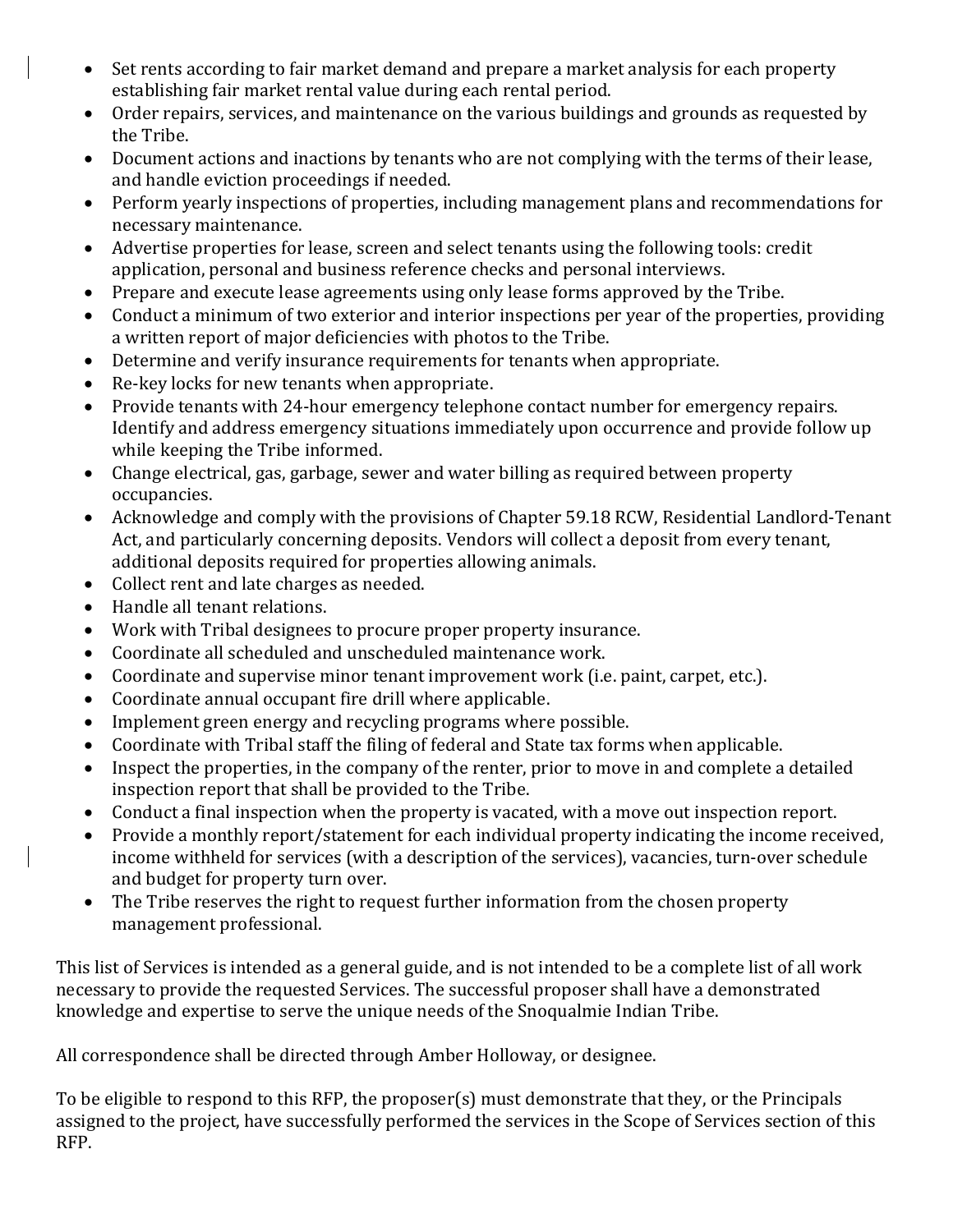The Contractor shall provide the Tribe with a current written listing of all its clients. The list must be kept current at all times. The Contractor shall notify the Tribe of any new client(s) within ten days of such commitment(s).

# **Conflict of Interest**

In the event the Contractor becomes aware of any conflicts or potential conflicts between the interest of the Snoqualmie Tribe and the interests of clients of the Contractor, the Contractor shall immediately notify Amber Holloway, or designee, in writing, of such conflict. Written notice may be in the form of an email notification. In the event the Tribe becomes aware of any conflicts or potential conflicts between the interest of the Tribe and the interest of clients of the Contractor, the Tribe shall promptly notify the Contractor of such conflict. The Tribe and the Contractor shall attempt to resolve any such conflict in a manner mutually acceptable to the Tribe and the Contractor.

# **Proposals**

Proposals shall include the following:

- **Qualifications and Experience** | Summarize your firm's qualifications, experience, and special expertise in providing the type of services identified in the project description. Include resumes for key personnel. Also include the following:
	- o Name of parent company
	- o Length of time in business
	- o Length of time in business providing proposed services
	- o Gross revenue for the prior fiscal year
	- o Total number of clients
	- o Total number of clients in proposed service area
	- o Average retention rate (years of service) of the firm's other clients
	- o Experience working with tribes, if any
	- o Number of public sector clients
	- o Number of full-time personnel
	- o Headquarters location
	- o Proof of all necessary permits and licenses to perform property management services
- **Project Approach** | Provide a brief overview of your property management philosophy, methods and practices, and how they would meet the needs identified in the requested services section. Describe how you would envision communication and reporting occurring between your firm, the tenants, and the Tribe.
- **Pricing Methodology** | Provide base property management fees expressed as a fixed monthly fee for property management services. Any additional fees (above the fixed fee) should be itemized as a separate line item and priced as a cost reimbursement plus administrative markup with the markup clearly identified.
- **References |** Include a list of references, including contact names, phone number and email address, for at least two recent or current properties managed by your firm.

# **Fee Schedule**

*Proposals must be made in the official name of the firm or individual under which the business is conducted (showing official business address).*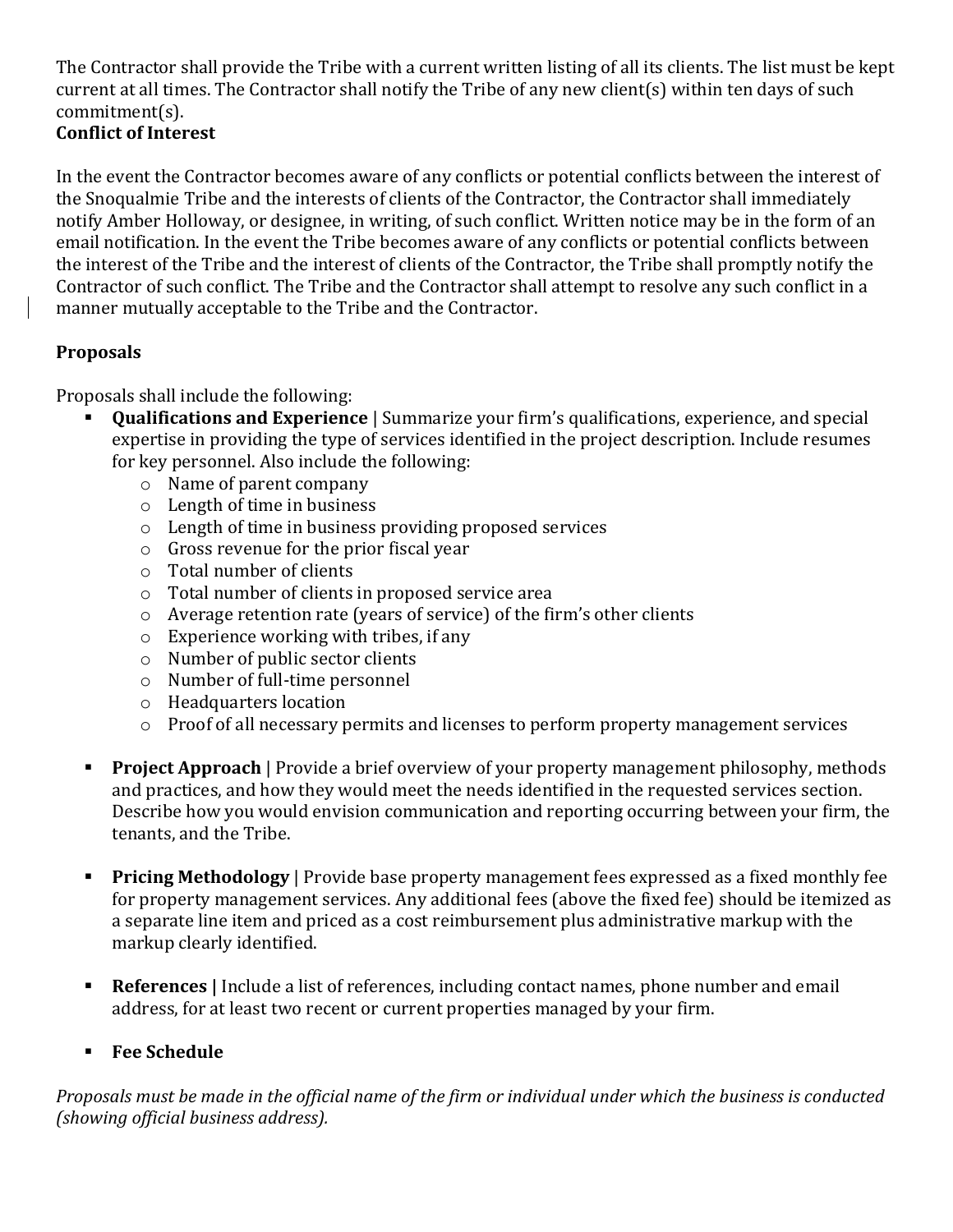# **Please also include responses to the following:**

- 1. What outside vendor services does your firm typically employ?
- 2. How will the firm help the Tribe identify and correct potential safety risks or hazards?
- 3. Will your firm assist in investigating accidents or damage to the property? Does the firm have prior experience in this capacity?
- 4. How will the firm ensure the buildings are adequately maintained?

Proposals should be simple and straightforward and provide a concise description of the consultant's ability to meet the requirements of the RFP. Any additional information that the consultant would like to submit should be included in a separate section titled "Supplemental Information."

The selected consultant will serve as a consultant to the Tribe, and not an employee of the Tribe and shall act on behalf of the Tribe, as specifically directed by the Snoqualmie Tribal Council. The selection process will be based on the consultant's qualifications in the areas specified herein, as well as verifiable references for past similar, successful projects.

# **Length of Contract**

The length of the contract is expected to be a two-year term with the option for the Tribe to extend for one additional year.

# **Other Information**

- 1. Signed Proposals all proposals must be signed by a person authorized to sign on behalf of the Respondent and to bind the Respondent to statements made in response to this RFP.
- 2. Irrevocability of Proposals by submission of a clear and detailed written notice, the Respondent may amend or withdraw its proposal prior to the closing date and time. A Respondent who has withdrawn a proposal may submit a new proposal prior to the closing provided that such proposal is done in accordance with the terms and conditions of this RFP.
- 3. Changes to Proposal Wording the Respondent will not change the wording of its proposal after closing, and no words or comments will be added to the proposal unless requested by the Tribe for purposes of clarification.
- 4. Acceptance of Terms unless specifically excluded in writing, all the terms and conditions of this RFP are accepted by the Respondent and incorporated in its proposal.
- 5. Respondent's Expenses Respondents are solely responsible for their own expenses in preparing, and submitting, a proposal and for subsequent negotiations with the Tribe, if any. The Tribe will not be liable to any Respondent for any claims, whether for costs or damages incurred by the Respondent in preparing, and submitting, the proposal, loss of anticipated profit in connection with any final Contract, or any other matter whatsoever.
- 6. Currency and taxes prices quoted are to be in U.S. dollars
- 7. Sub-Contracting
	- a. Using a sub-contractor (who should be clearly identified in the proposal) is acceptable. This includes a joint submission by two Respondents having no formal corporate links. However, in this case, one of those Respondents must be prepared to take overall responsibility for the successful performance of the Contract and this should be clearly defined in the proposal.
	- b. Sub-contracting to any firm or individual who's current or past corporate or other interests may, in the Tribe's opinion, give rise to a conflict of interest in connection with the Project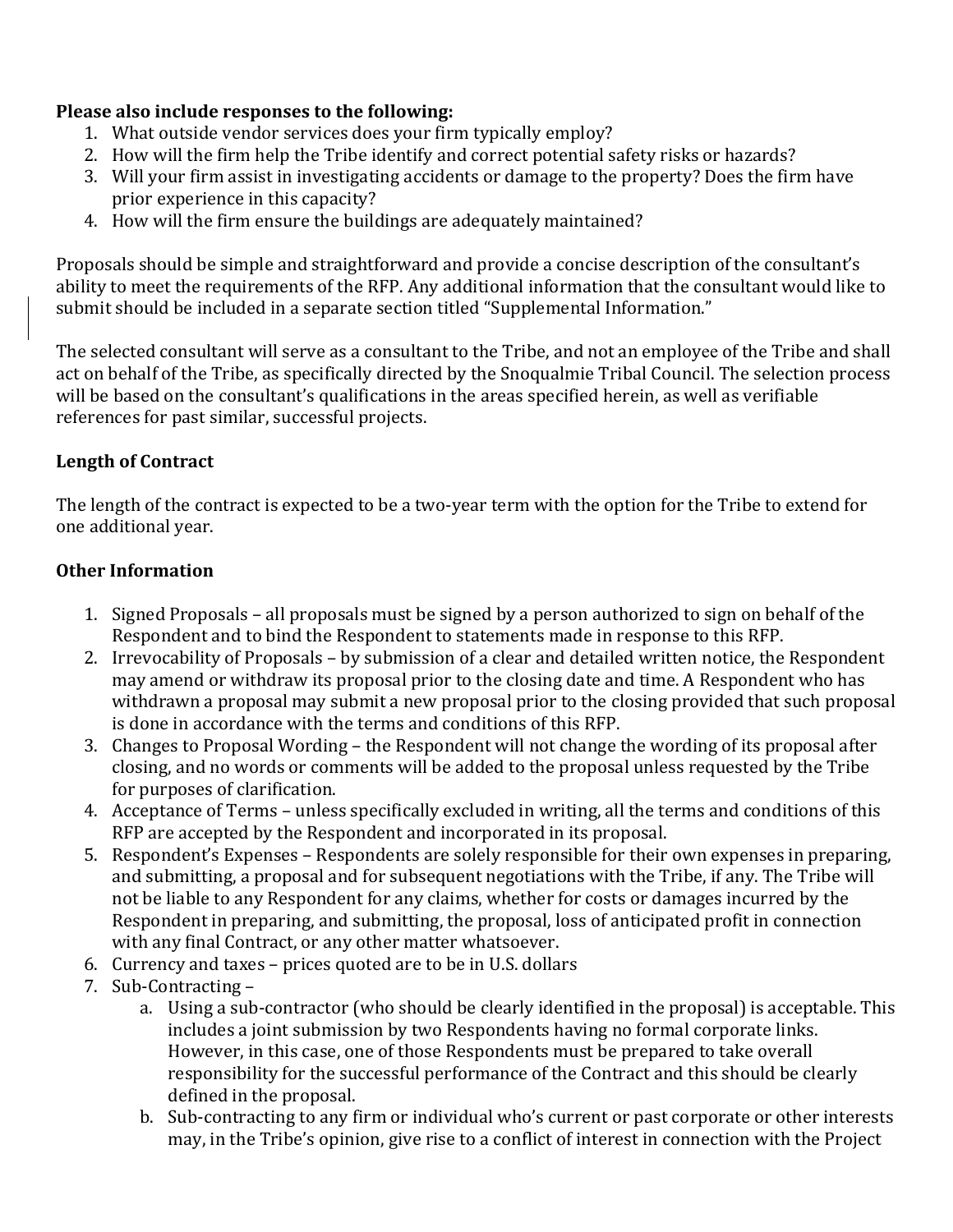will not be permitted. This includes but is not limited to, any organization or individual involved in the preparation of a response to this RFP.

- c. Where applicable, the names of approved sub-contractors listed in this proposal will be included in the Contract. No additional subcontractors will be neither added, or other changes made, to this list in the Contract without the written consent of the Tribe.
- 8. Acceptance of Proposals this RFP should not be construed as an agreement to procure goods or services by the Tribe. The Tribe is not bound to enter into a Contract with the Respondent who submits the lowest priced proposal or with any Respondent. Proposals will be accessed in light of the evaluation criteria. The Tribe will be under no obligation to receive further information, whether written or oral, from any Respondent.
- 9. Form of Contract by submission of a proposal, the Respondent agrees that, should it be identified as the preferred consultant, it is willing to enter into a contract with the Tribe, subject to successful negotiations by both parties, in writing.
- 10. Liability for Errors while the Tribe has used considerable efforts to ensure an accurate representation of information in this RFP, the information contained herein is supplied solely as a guideline for Respondents. The information is not guaranteed or warranted to be accurate by the Tribe, nor is it necessarily comprehensive or exhaustive. Nothing in this RFP is intended to relieve Respondents from forming their own opinions and conclusions with respect to the matters addressed in this RFP.
- 11. Modification of Terms the Tribe reserves the right to modify the terms of this RFP at any time in its sole discretion. This includes the right to cancel this RFP at any time prior to entering into a Contract with the preferred property management firm.
- 12. Ownership of Proposals all documents, including proposals submitted by Respondents in response to this RFP become the property of the Tribe. They will be received and held in confidence to the extent allowable by law.
- 13. Use of Request for Proposal this RFP, or any portion thereof, may not be used for any purpose other than the submission of proposals.
- 14. Confidentiality of Information information pertaining to the Tribe obtained by the Respondent as a result of participation in this Project is confidential and must not be disclosed without written authorization from the Tribe.
- 15. Material Ownership all materials submitted, included but not limited to proposals in response to this RFP and any and all information, documentation, and presentations provided by the Respondent to the Tribe on a go-forward basis, shall become the sole property of the Tribe.
- 16. The selected Respondent and any other contractors and sub-contractors will be expected to consent to the personal and subject matter of the Snoqualmie Tribal Courts as the exclusive forum for the resolution of any disputes. The Tribe expressly retains its sovereign immunity.
- 17. The selected Respondent and any other contractors and sub-contractors will be subject to the Tribe's Employment Rights Act (available at<http://www.snoqualmietribe.us/TribalCodes>) and applicable TERO taxes.

Late responses will not be accepted

At the conclusion of the RFP process, all Respondents will be notified of the outcome.